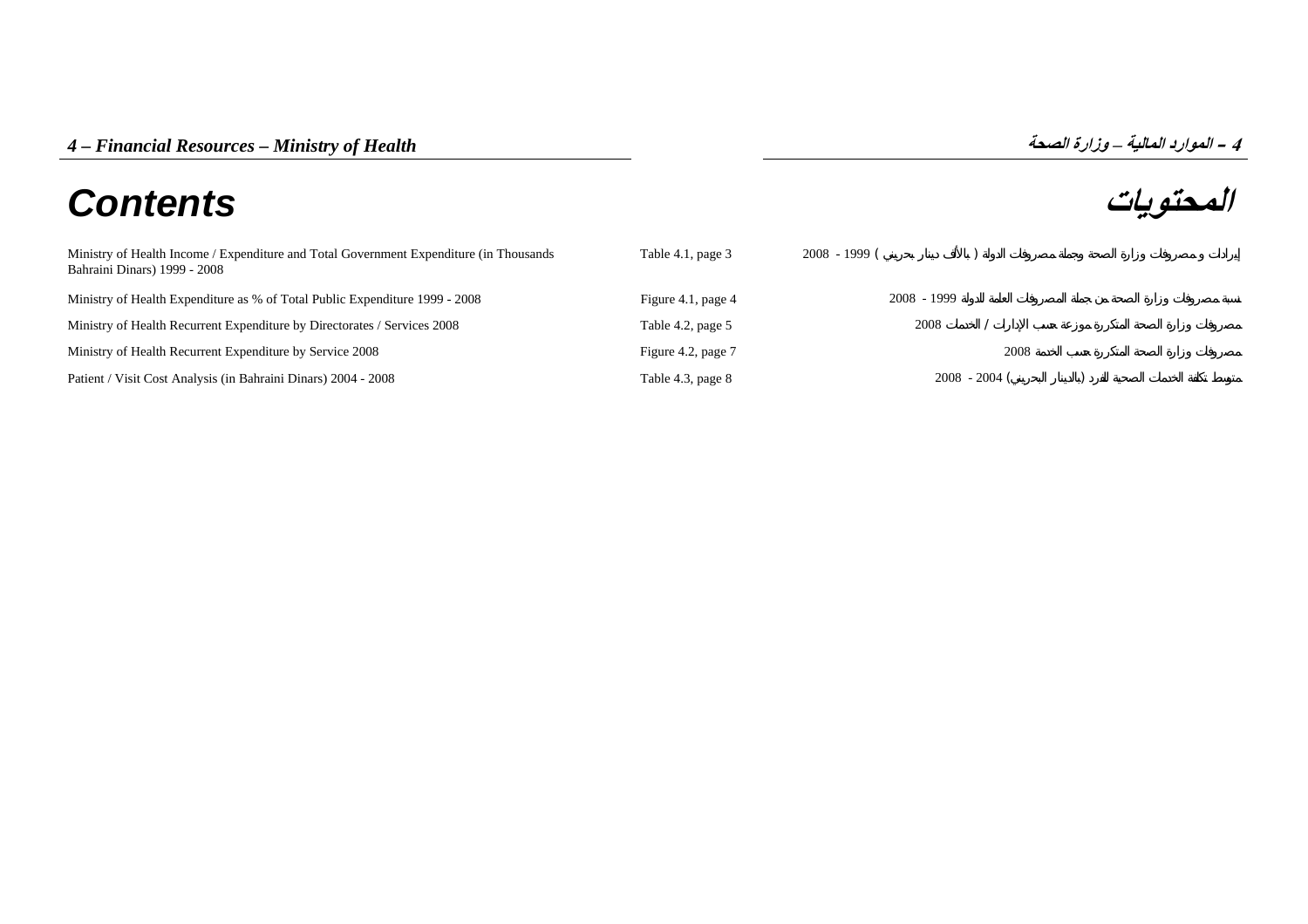<span id="page-1-0"></span>

|                                                  |                                                            | <b>Ministry of Health Expenditure</b>                                         |                    |                                 |                                |                                       |                              |                                           |                |
|--------------------------------------------------|------------------------------------------------------------|-------------------------------------------------------------------------------|--------------------|---------------------------------|--------------------------------|---------------------------------------|------------------------------|-------------------------------------------|----------------|
| نسبة<br>الإيرادات إلى                            |                                                            |                                                                               |                    | <b>Total Health Expenditure</b> |                                |                                       | <b>Recurrent Expenditure</b> |                                           |                |
| المصروفات<br>%<br>% Revenue<br>to<br>Expenditure | إيرادات<br>الوزارة<br>Revenue<br>of the<br><b>Ministry</b> | مجموع مصروفات<br>الدولة<br>Share of<br>Health Exp.<br>to Govt.<br>Expenditure | % Annual<br>Growth | <b>Amount</b>                   | Projects<br><b>Expenditure</b> | الزيادة السنوية<br>% Annual<br>Growth | <b>Amount</b>                | <b>Total</b><br>Government<br>Expenditure | Fiscal<br>Year |
| 8.4                                              | 5,157                                                      | 8.5                                                                           | 6.7                | 61,711                          | 4,311                          | 2.1                                   | 57,400                       | 724,000                                   | 1999           |
| 8.5                                              | 5,218                                                      | 7.8                                                                           | $-1.1$             | 61,044                          | 1,794                          | 3.2                                   | 59,250                       | 787,000                                   | 2000           |
| 8.7                                              | 5,574                                                      | 7.7                                                                           | 5.6                | 64,438                          | 1,183                          | 6.8                                   | 63,255                       | 833,000                                   | 2001           |
| 9.1                                              | 6,458                                                      | 7.2                                                                           | 10.4               | 71,139                          | 1,874                          | 9.5                                   | 69,265                       | 984,600                                   | 2002           |
| 8.3                                              | 6,718                                                      | 7.5                                                                           | 13.2               | 80,557                          | 2,096                          | 13.3                                  | 78,461                       | 1,080,378                                 | 2003           |
| 8.2                                              | 7,274                                                      | 7.4                                                                           | 9.8                | 88,431                          | 2,939                          | 9.0                                   | 85,492                       | 1,188,659                                 | 2004           |
| 7.2                                              | 7,420                                                      | 7.0                                                                           | 16.6               | 103,073                         | 2,997                          | 17.1                                  | 100,076                      | 1,462,833                                 | 2005           |
| 7.2                                              | 8,446                                                      | 7.5                                                                           | 14.5               | 118,007                         | 8,297                          | 9.6                                   | 109,710                      | 1,577,577                                 | 2006           |
| 7.5                                              | 10,881                                                     | 7.8                                                                           | 22.5               | 144,515                         | 17,720                         | 15.6                                  | 126,795                      | 1,854,600                                 | 2007           |
| 7.5                                              | 12,999                                                     | 9.3                                                                           | 20.1               | 173,610                         | 26,381                         | 16.1                                  | 147,229                      | 1,871,900                                 | 2008           |

**2008 - 1999 ( ) Ministry of Health Income / Expenditure and Total Government Expenditure (in Thousands Bahraini Dinars) 1999 - 2008**

**Table 4.1**

*Total Government Expenditure for the year 2008 was the budgeted figure. . 2008* . 2008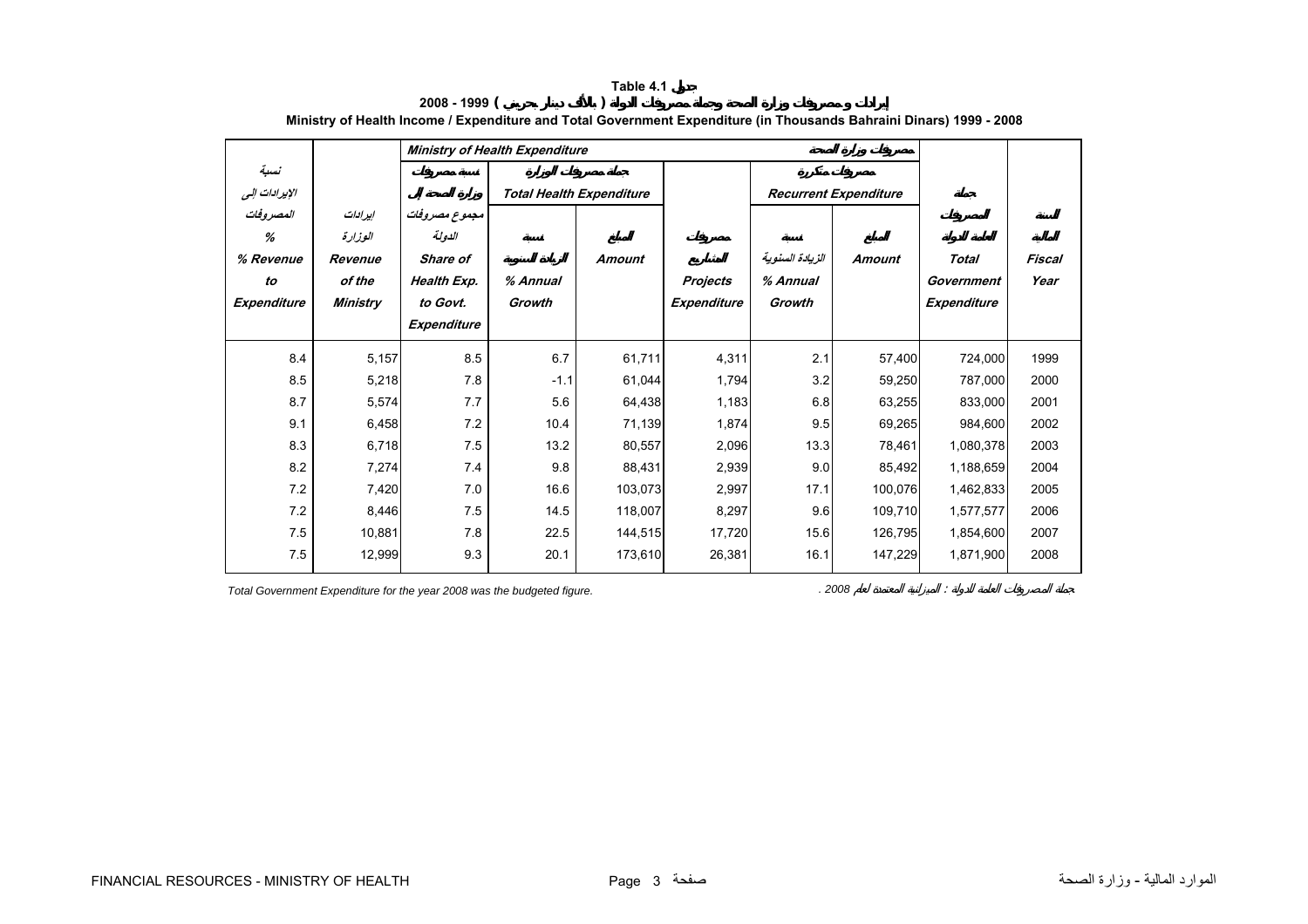

**2008 - 1999 Ministry of Health Expenditure as % of Total Public Expenditure 1999 - 2008**

<span id="page-2-0"></span>

*Reference: Table 4.1*

 *4.1* $4.1$  :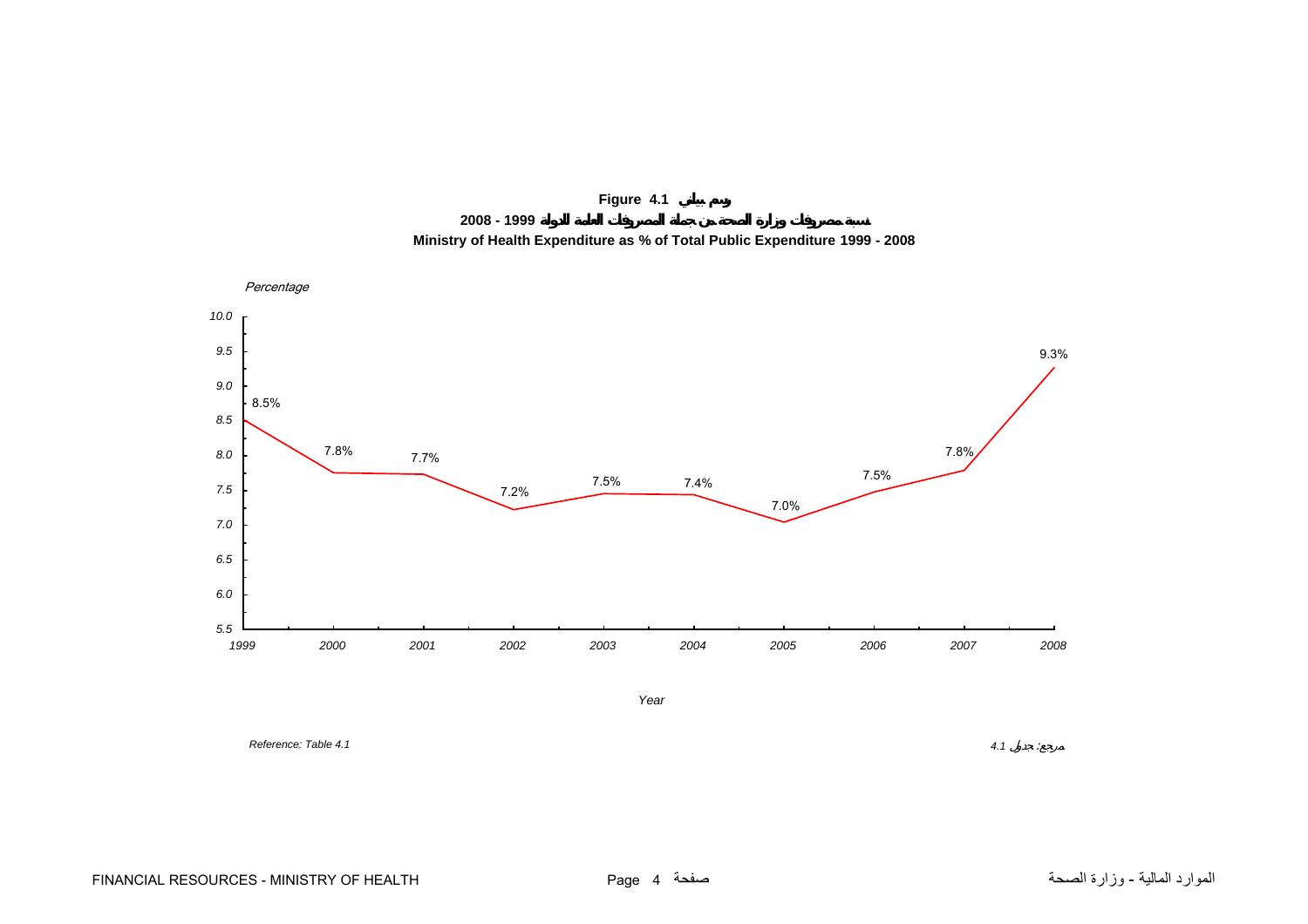**Table 4.2**

<span id="page-3-0"></span>

|                                                | %        | <b>Total Recurrent</b> |   |
|------------------------------------------------|----------|------------------------|---|
|                                                |          | Expenditure            |   |
| Directorate / Service                          | of Total | (Bahraini Dinars)      | Γ |
|                                                |          |                        |   |
| <b>Office of H.E. The Minister</b>             | 0.49     | 727,754                |   |
| <b>Office of Undersecretary</b>                | 0.10     | 151,792                |   |
| <b>Sub Total</b>                               | 0.60     | 879,546                |   |
| <b>Administration and Support Services</b>     |          |                        |   |
| Office of Assistant Undersecretary for Human & | 0.06     | 94,428                 |   |
| <b>Financial Resources</b>                     |          |                        |   |
| Directorate of Financial Resources             | 0.50     | 737,629                |   |
| Directorate of Human Resources                 | 0.61     | 896,088                |   |
| Directorate of Materials Management            | 0.86     | 1,265,611              |   |
| Directorate of Services                        | 0.51     | 750,197                |   |
| Engineering and Maintenance Directorate        | 2.91     | 4,280,140              |   |
| <b>Medical Equipment Directorate</b>           | 1.38     | 2,028,556              |   |
| <b>Health Information Directorate</b>          | 0.79     | 1,169,816              |   |
| Office of Licensing and Registration           | 0.34     | 493,301                |   |
| Other Central Services *                       | 0.73     | 1,078,686              |   |
| <b>Sub Total</b>                               | 8.69     | 12,794,452             |   |
| <b>Primary Health Care and Public Health</b>   |          |                        |   |
| Office of Assistant Undersecretary for Primary | 0.04     | 62,852                 |   |
| Health Care & Public Health                    |          |                        |   |
| <b>Medical Commission</b>                      | 0.14     | 204,993                |   |
| Directorate of Health Centers                  | 21.72    | 31,976,573             |   |
| Directorate of Public Health                   | 3.49     | 5,131,575              |   |
| <b>Health Education Section</b>                | 0.26     | 384,242                |   |
| <b>Sub Total</b>                               | 25.65    | 37,760,235             |   |

**2008 / Ministry of Health Recurrent Expenditure by Directorates / Services 2008** 

*\* Including the difference between the value of opening & closing stock of materials, and the \** 

 *difference between the amount of creditors at the beginning and ending of the year.* .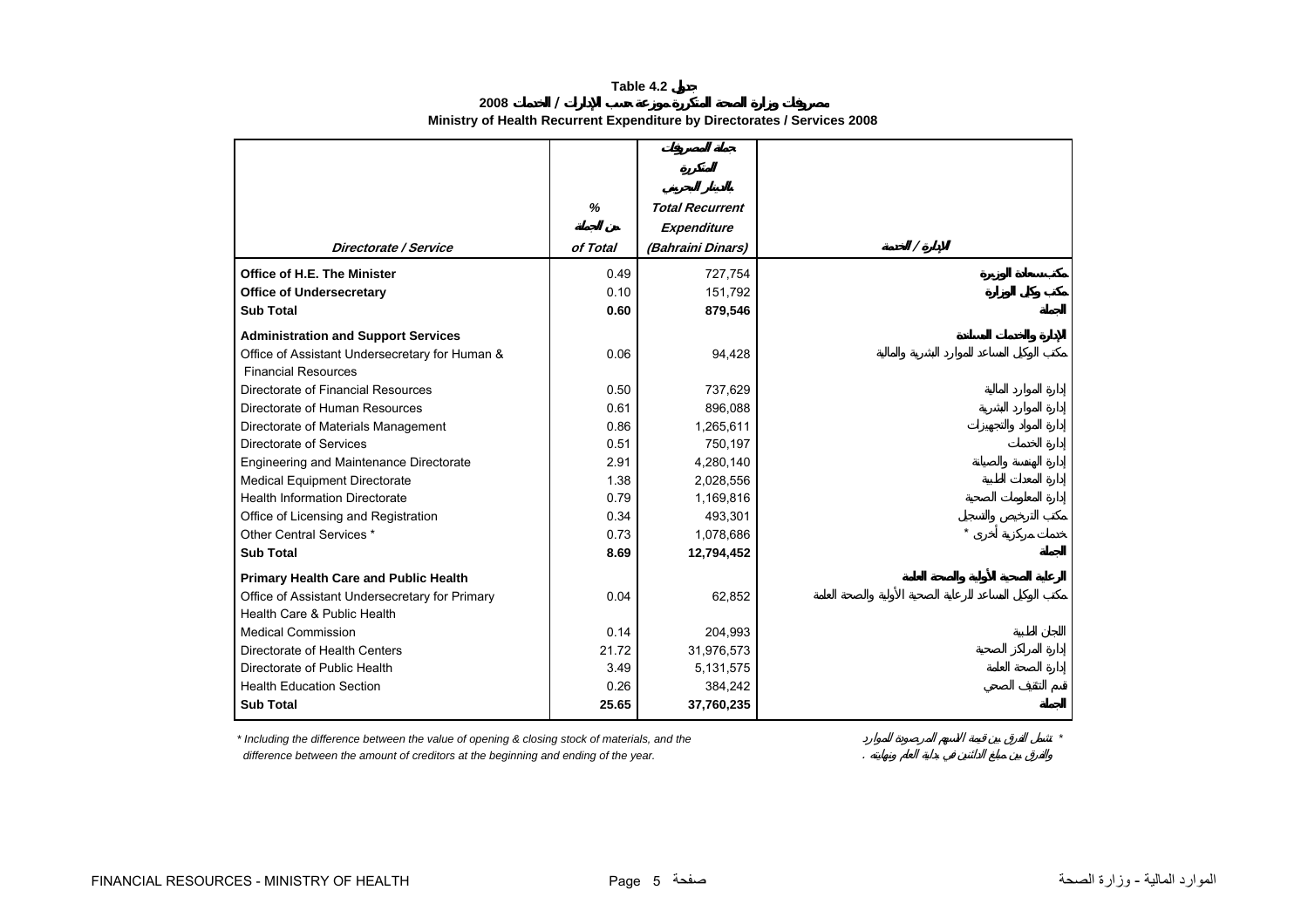## **(Cont'd) Table 4.2 ( )**

**2008/**

**Ministry of Health Recurrent Expenditure by Directorates / Services 2008** 

|                                                  | %        | <b>Total Recurrent</b> |
|--------------------------------------------------|----------|------------------------|
|                                                  |          | Expenditure            |
| <b>Directorate / Service</b>                     | of Total | (Bahraini Dinars)      |
|                                                  |          |                        |
| <b>Secondary Health Care</b>                     |          |                        |
| Office of Assistant Undersecretary for Hospitals | 0.05     | 75,843                 |
| Salmaniya Medical Complex                        | 43.09    | 63,445,728             |
| Maternity Unit at SMC                            | 4.61     | 6,790,411              |
| Psychiatric Hospital                             | 4.44     | 6,541,609              |
| Muharrag Maternity Hospital                      | 1.07     | 1,577,036              |
| Jidhafs Maternity Hospital                       | 1.23     | 1,815,912              |
| Sitra Maternity Hospital                         | 0.12     | 170,580                |
| Riffa Maternity Hospital                         | 0.07     | 104,718                |
| West Region Maternity Hospital                   | 0.09     | 132,384                |
| Geriatric Hospital                               | 0.72     | 1,058,667              |
| E.K. Kanoo Community Medical Centre              | 0.25     | 372,397                |
| <b>Overseas Health Services</b>                  | 4.10     | 6,033,840              |
| Office of Medical Review                         | 0.12     | 175,745                |
| Directorate of Pharmacy and Drug Control         | 0.24     | 358,613                |
| Laundry                                          | 0.57     | 838,630                |
| <b>Sub Total</b>                                 | 60.78    | 89,492,113             |
| <b>Training</b>                                  |          |                        |
| Office of Assistant Undersecretary               | 0.12     | 176,173                |
| for Training and Planning                        |          |                        |
| College of Health Sciences                       | 1.29     | 1,904,585              |
| Other Local and Overseas Training                | 2.46     | 3,626,757              |
| <b>Sub Total</b>                                 | 3.88     | 5,707,515              |
| <b>Capital Expenditure</b>                       | 0.40     | 595,594                |
| <b>Total Expenditure</b>                         | 100.0    | 147,229,455            |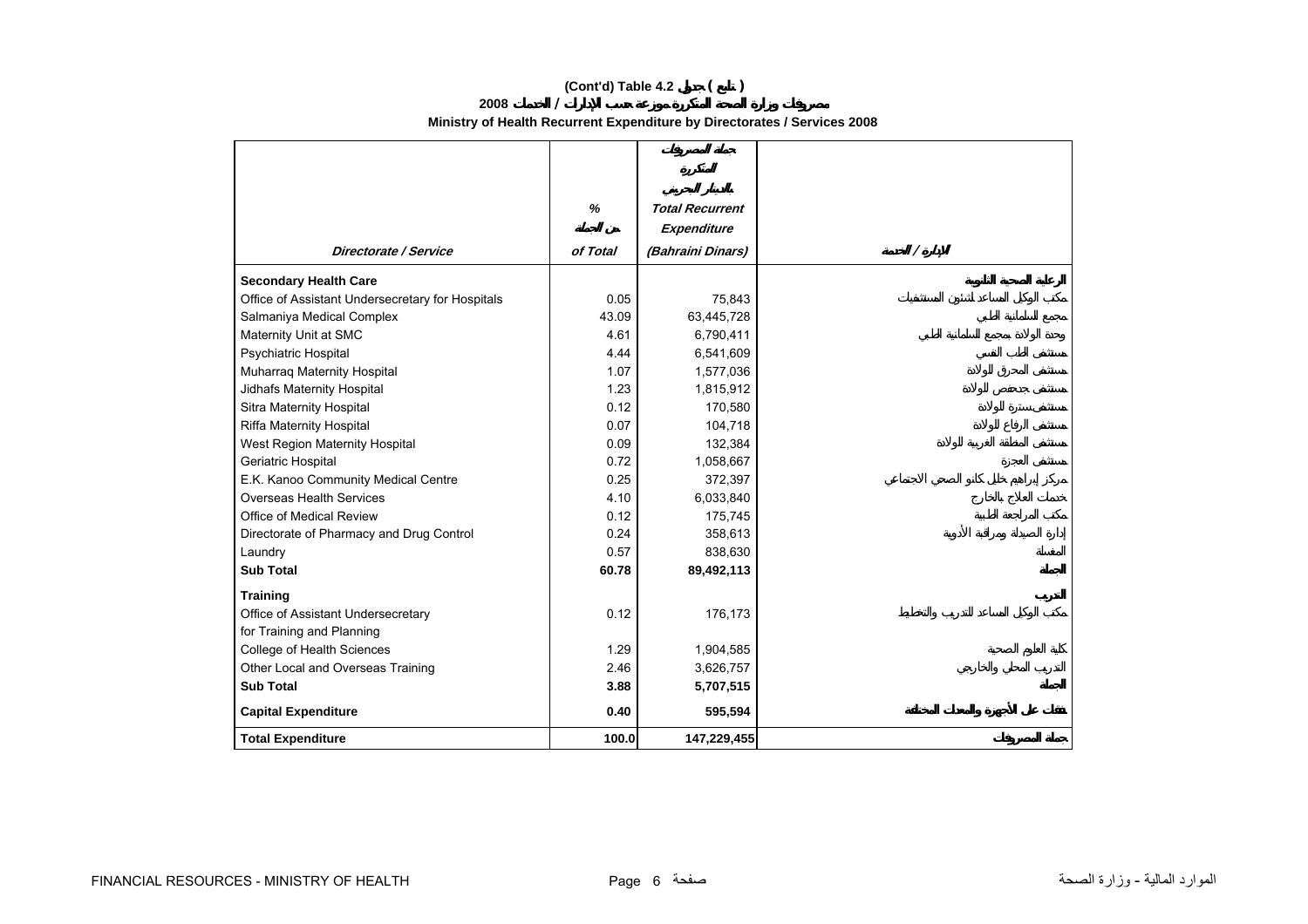<span id="page-5-0"></span>